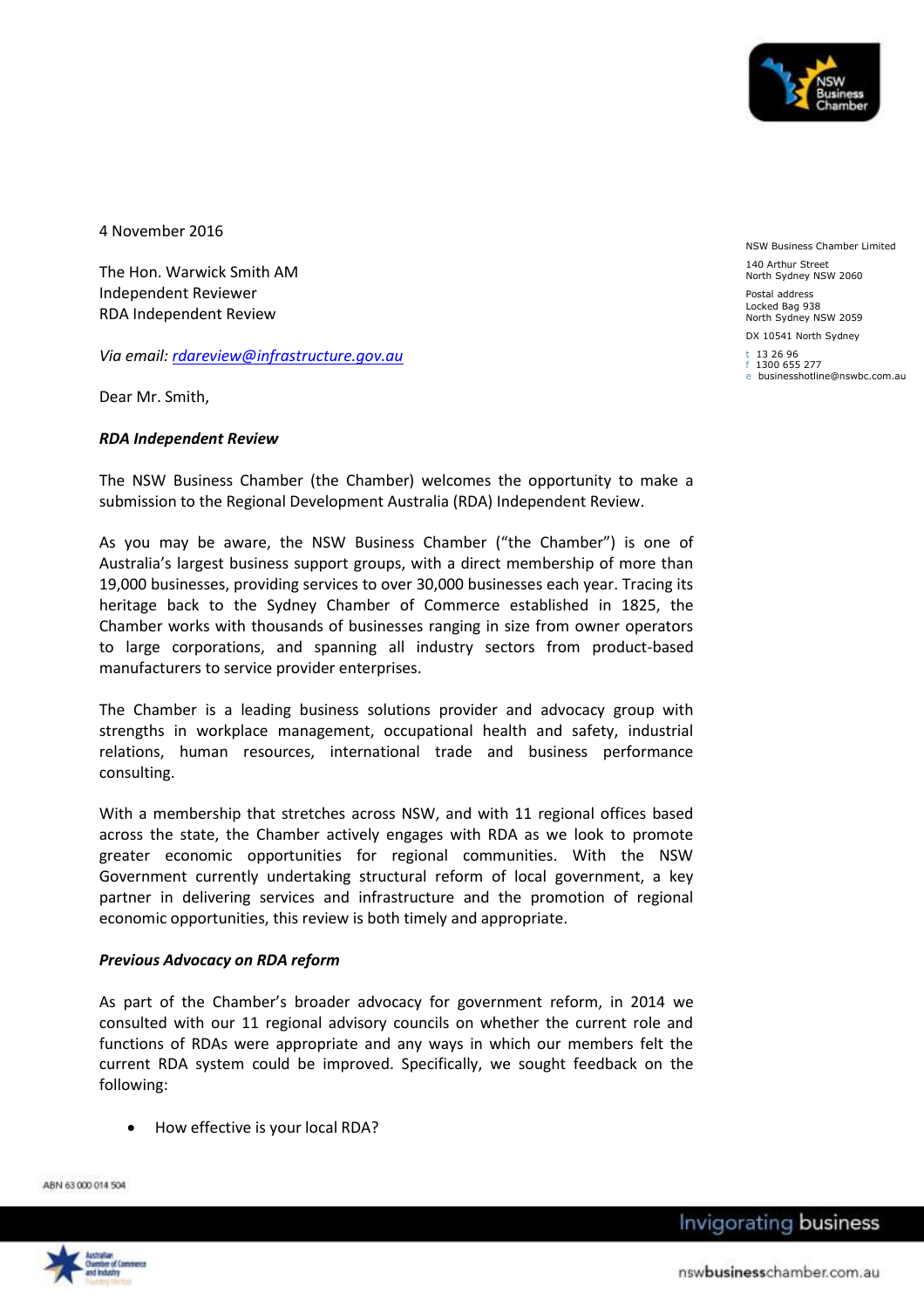

- Are there any functions of the RDA that are already being met by other federal state or local agencies?
- Level of support for retaining RDAs
- Any suggestions on ways to improve the current RDA system?

The feedback received was collated and shared via formal correspondence with responsible state and federal Ministers. A copy of this correspondence is linked in the footnote below<sup>1</sup>.

While the feedback indicated that there was broad support for a regional body to fill the "representative gap" between local, state and federal government, support for RDAs to fill this gap, in their current form, was very mixed with responses ranging from positive, to partial support to hostility.

From the observations provided by our members, we put forward a proposal that the current structure of RDAs be overhauled with functions (in particular, RDAs promoting regional economic development) and funding to be re-directed towards Regional Organisations of Councils (ROCs). We believed that such a change would reduce duplication, improve alignments between local, regional, state and federal planning and increase the prominence and authority of regions.

The Chamber's support for such an overhaul was however contingent upon reforms being made to the structure of ROCs which would see them corporatise, more effectively share services as well as staff. This was contemplated at the time through the Independent Local Government Review Panel suggesting that new Regional Joint Organisations (RJOs) be created to replace ROCs. While there has been far reaching structural reform of councils in NSW, the final model of RJOs have yet to be finalised. We note that a number of pilot RJOs have been operating across NSW with an independent evaluation of these new organisations indicating they provide:

- better alignment of state, regional and local priorities, with a stronger focus on outcomes
- improved collaboration between councils and better working relationships with State agencies
- stronger recognition of the role and value of local government in regional planning<sup>2</sup>.

The Chamber believes that subject to further improvement and refinement of RJOs including having a clearly defined role in creating regional economic development strategy which includes an opportunity for significant business sector input, aligning

ABN 63 000 014 504

 $\overline{a}$ 



<sup>1</sup> See [http://www.nswbusinesschamber.com.au/NSWBCWebsite/media/Policy/140115-Letter-to-A-Stoner-Reform](http://www.nswbusinesschamber.com.au/NSWBCWebsite/media/Policy/140115-Letter-to-A-Stoner-Reform-of-RDA-structure.pdf)[of-RDA-structure.pdf](http://www.nswbusinesschamber.com.au/NSWBCWebsite/media/Policy/140115-Letter-to-A-Stoner-Reform-of-RDA-structure.pdf)

<sup>2</sup> Se[e http://www.fitforthefuture.nsw.gov.au/sites/default/files/JO%20End%20Pilot%20Evaluation%20Report.pdf](http://www.fitforthefuture.nsw.gov.au/sites/default/files/JO%20End%20Pilot%20Evaluation%20Report.pdf)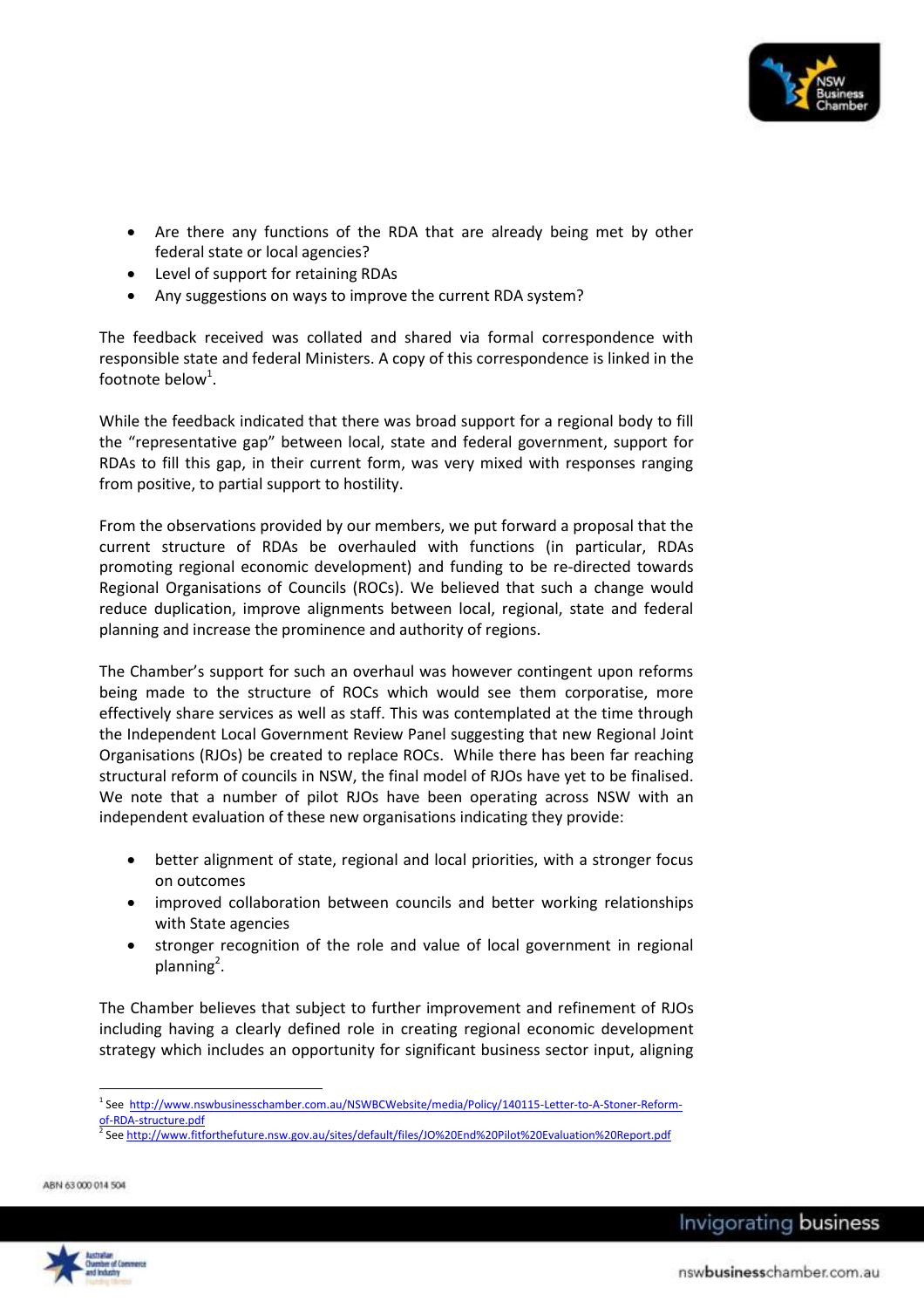

RDA functions with these new organisations would be a sensible approach, reducing duplication and improving the focus on economic development across regions.

## *Feedback on the Independent Review*

On receipt of the terms of reference for this current review, the Chamber once again reached out to its regionally based offices seeking feedback on the performance of and potential RDA reform.

Responses once again were mixed with some members suggesting positive experiences with RDAs, particularly in the provision of regional economic data, while others suggested projects were misdirected and that funding processes for grants from RDAs were cumbersome. A number of regions recognised their partnership with RDAs that had been developed and strengthened through the creation of priority lists of infrastructure<sup>3</sup>. There are also examples, such as in the Illawarra, where business chambers and RDA Boards are building more collaborative strategies to define and advance priorities and such interactions should be encouraged $^4$ .

Overall, however there was a strong degree of ambivalence towards the current structure of RDAs. Many of the functions provided by RDA could, potentially, be delivered by others.

Some members were not aware of RDAs and how their functions were distinct from councils, ROCs or state / federal government appointed regional coordinators. Other members indicated that while RDAs were good at making plans they lacked the authority to follow through with those plans and to pull together the requisite resources to make things happen. As one member put it:

*…when I've met with RDA I have found the conversation a bit conceptual/unrealistic. And then that conversation has had no follow through.*

Considering this feedback, we provide the following responses to the three themes identified in the Terms of Reference:

# *Alignment with the Australian Government policy objectives*

As noted above, the Chamber believes that the current RDA framework is not the most optimal in terms of delivering either new initiatives or programs from either state or federal governments.

ABN 63 000 014 504



 $\overline{a}$ <sup>3</sup> For example RDA Central Coast worked closely with NSWBC Central Coast and other regional stakeholders to develop a priority infrastructure list[: http://www.rdacc.org.au/infrastructure\\_priority\\_list](http://www.rdacc.org.au/infrastructure_priority_list)

<sup>4</sup> For example, the Illawarra Business Chamber has been part of an "Illawarra Consortia" led by RDA Illawarra on the case for the relocation of the Royal Australian Navy Fleet base to the Port of Port Kembla see: <http://www.rdaillawarra.com.au/ran/>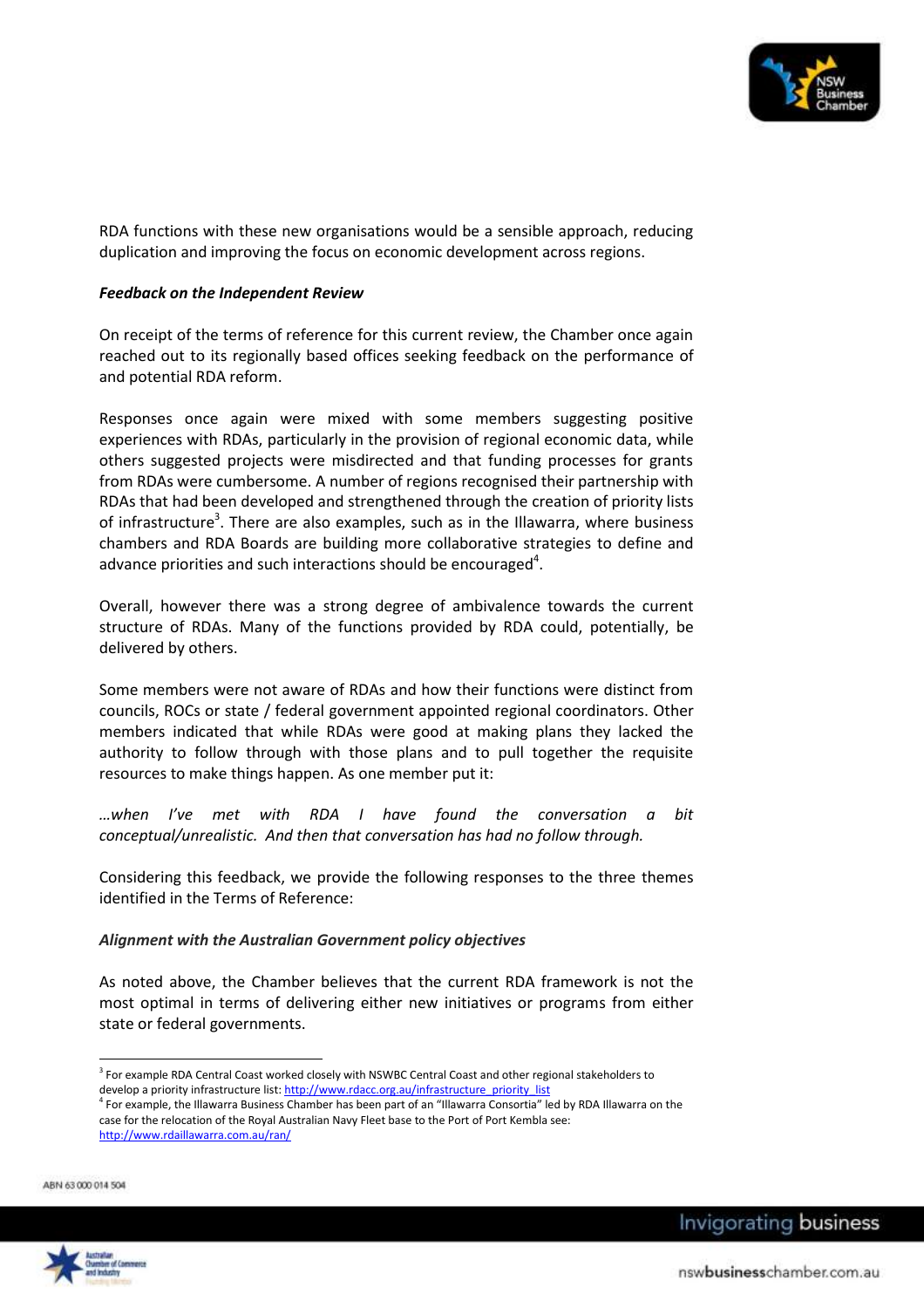

Even those members that indicated broad support for RDAs accepted that the current boundaries of RDAs do not sufficiently align with federal or state agency definitions of "regions" creating unnecessary duplications and potential conflicts. The benefits of aligning boundaries were identified by one member as being:

- *1. Consistency when economic modelling/analysis is undertaken, and hence more reliable data and outcomes*
- *2. Minimise duplication across the boundaries wherever there are overlaps/gaps*
- *3. Coverage of real and relevant customer communities when commercial and service delivery projects are considered.*

The Chamber agrees with these identified benefits but would suggest that rather than attempting to better align RDA boundaries with federal, state and local boundaries the more sensible approach would be align the boundaries of RJOs more effectively with state and federal boundaries.

## *The RDA program framework*

The Chamber notes that the terms of reference for the RDA program framework includes issues such as whether the number of RDAs should be reduced and whether or not capital city RDAs should be included.

As noted above and subject to the specified provisos, at a statewide level, the Chamber supports the functions and funding of RDAs being directed into the new RJO structure.

At a capital city level, while the Chamber has worked effectively with RDA Sydney for a number of years, with the structural reform of Sydney Councils, the establishment of the Greater Sydney Commission and a more activist federal government on urban affairs issues (the federal government's "City deals" being one example) we believe it appropriate to examine closely the structure of RDA Sydney.

In light of the renewed focus on both Sydney and urban issues, at a minimum we believe it appropriate to consider how RDA Sydney can best engage and support the economic and strategic planning functions of the Greater Sydney Commission whether the RDA needs to exist and be funded as a separate entity to the Commission should be examined.

At a statewide level, the Chamber supports reforming the way in which Governments undertake research into regionally significant economic issues to allow for a greater level of contestability from groups with specific expertise and experience in undertaking such research.

For example, in recent years the Chamber through its thought leadership series *Thinking Business* has undertaken significant pieces of research and led major

ABN 63 000 014 504



Invigorating business